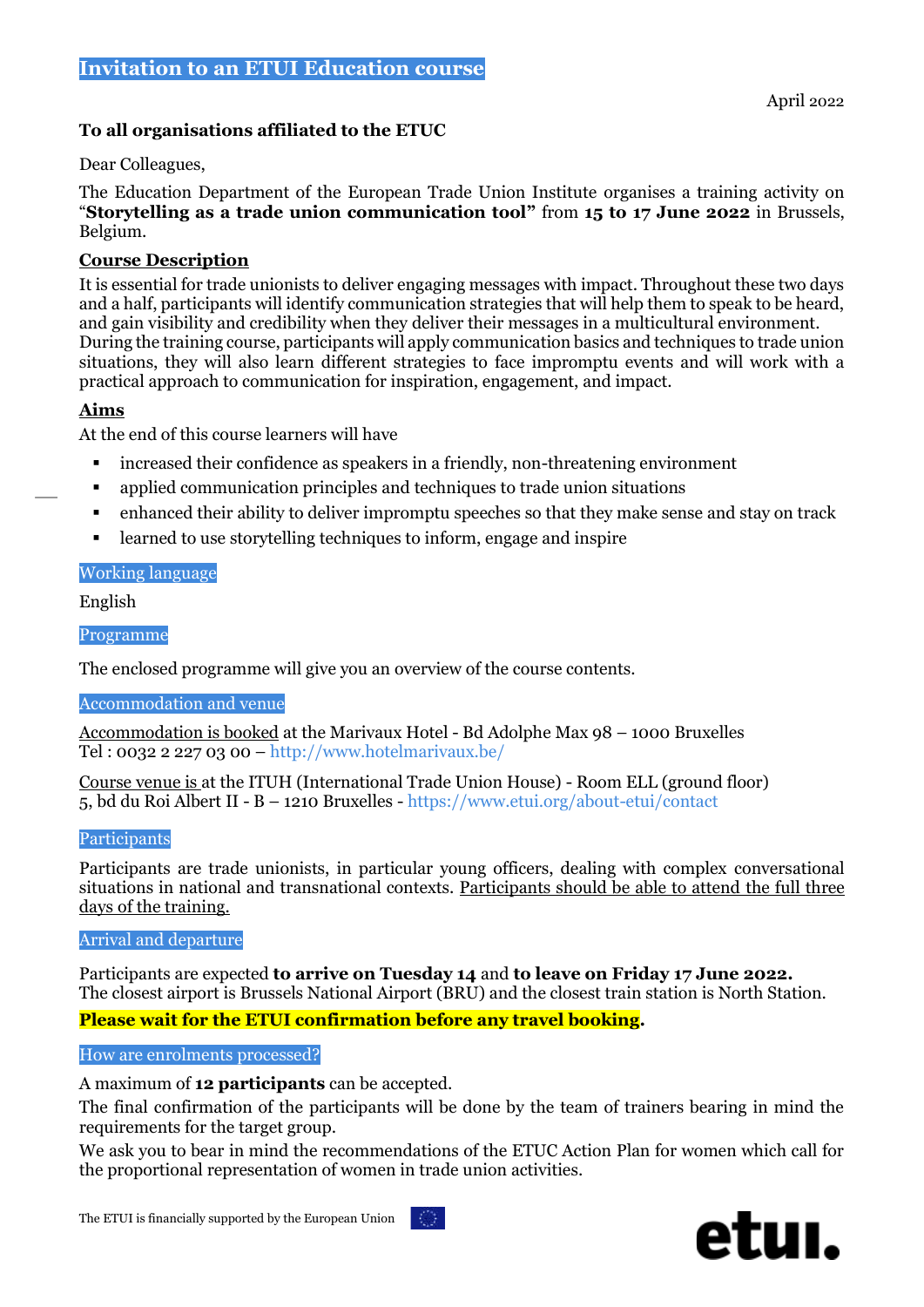Please fill in our registration form and use the link <https://forms.gle/kEf1XpMPbmy9ufsV9>

## **no later than Monday 30th May.**

#### Payment

The participation to this course is **60€ for all participants**. ETUI will send an invoice to the financial department of your organisation.

#### **-------------------------------------------------------**

# **IMPORTANT NOTICE as to TRAVEL - ACCOMMODATION – RESTAURANT**

ETUI advises, that, if you have any symptoms or feel unwell, you should not travel and not attend the training.

You ought to respect the country's post-Covid-19 health and safety measures and procedures. Therefore ETUI asks you to check that the original source of the information is an established and qualified provider.

Several official sources of information on Covid-19 are:

<https://www.who.int/emergencies/diseases/novel-coronavirus-2019> <https://www.ecdc.europa.eu/en/covid-19-pandemic> https://www.ecdc.europa.eu/en/covid-19/external-resources <https://reopen.europa.eu/en>

### **Please read all information on travel and Covid-19 guidelines on following link : <https://www.info-coronavirus.be/en/>**

ETUI is reimbursing PCR or antigenic testing providing you submit a proof of payment.

ETUI will not organise your testing when you are in the training, but will provide you the information on where to go to get tested.

If you need to quarantine, please to contact the ETUI Education person on the spot as soon as possible or you can also contact the ETUI Secretariat; Nathalie De Vits at [ndevits@etui.org](mailto:ndevits@etui.org) or leave a message on phone number: 00 32 2 224 05 22.

Any other health-related issues, such as doctor bills, etc will not be reimbursed as your own national health insurance plan should reimburse those.

**Hotel booking** will be made by ETUI. It is important to inform us of your correct arrival and departure date.

**Lunch and Dinner** will be organised by ETUI.

### **Travel :**

Given the current travel restrictions and complexities (Green pass; PLF; other national administrative requirements**) travel is organised by each participant and no longer by ETUI**.

Participants should book **refundable tickets** to be able to receive refund in case of travel cancellation, so that refund is done by the agency or airline/train company.

## **ETUI will NOT reimburse business flight tickets.**

Flight tickets : 100% changeable and refundable flight tickets : the fare conditions to be checked by airline company.

An example of Air France : [https://www.airfrance.be/BE/en/common/page\\_flottante/engagement-air-france](https://www.airfrance.be/BE/en/common/page_flottante/engagement-air-france-protect.htm#font-color-white-flex-font)[protect.htm#font-color-white-flex-font](https://www.airfrance.be/BE/en/common/page_flottante/engagement-air-france-protect.htm#font-color-white-flex-font)

SAS :<https://www.flysas.com/en/flexible-booking/>